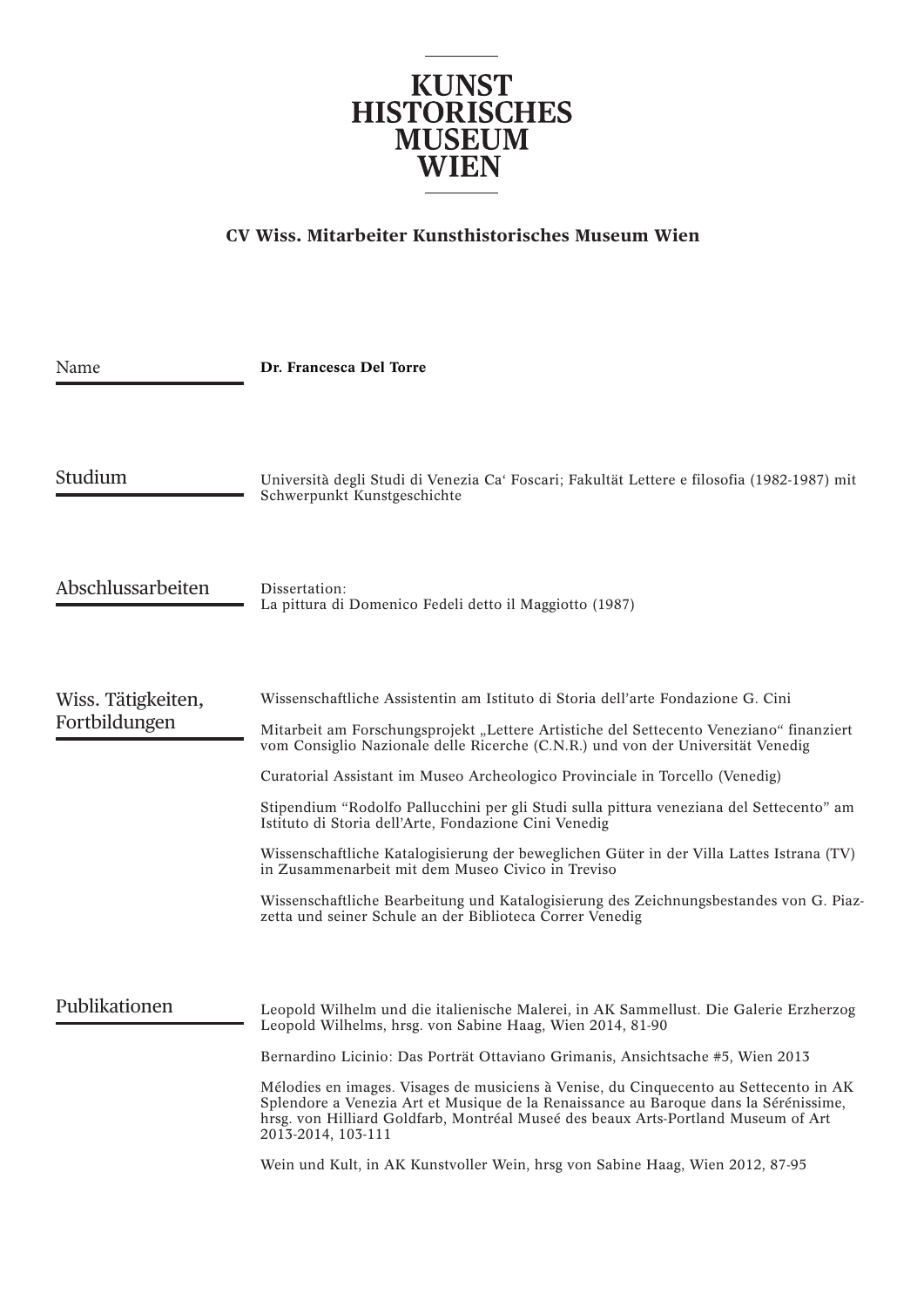Publikationen Volti veneziani. I Ritratti di Jacopo Tintoretto in AK Tintoretto, hrsg. von Antonio Paolucci, Scuderie del Quirinale, Rom 2012, 157-163

> Die Venezianische Malerei vom Cinquecento bis zum Settecento in AK Venedig. Seemacht Kunst und Karneval hrsg. von Matthias Pfaffenbichler, Schallaburg Wien 2011, 163-181

> Giorgione in Masters of Venice. Renaissance Painters of Passion and Power from the Kunsthistorischen Museums, Vienna herausgegeben von Sylvia Ferino-Pagden u. Lynn Federle Orr, Munich-London-New York 2011, 59-69

> Bassano in Masters of Venice. Renaissance Painters of Passion and Power from the Kunsthistorischen Museums, Vienna hrsg. von Sylvia Ferino-Pagden u. Lynn Federle Orr, Munich-London-New York 2011, 135-141

I tanti viaggi di 12 Bassano (ma uno è sparito), in: Venezia altrove, 8 (2009), 111-120

Un bozzetto di Jacopo Bassano restaurato, in: Jahrbuch des Kunsthistorischen Museums Wien, 10 (2008), 181-189

Immagini della pratica alchemica, in: AK Parmigianino e la pratica dell'alchimia, hrsg. von S. Ferino-Pagden, F. del Torre Scheuch, E. Fadda, M. Gabriele, Mailand 2003

Sebastiano Ricci, Ferdinando di Toscana e altri corrispondenti, in: Alessandro Bettagno Marina Magrini (Hgg.) Lettere artistiche del Settecento veneziano, (Fonti e documenti per la storia dell'arte veneta 9), Venedig 2002, 3-13

Francesco Zuccarelli ad Anton Francesco Gori, in: Alessandro Bettagno Marina Magrini (Hgg.) Lettere artistiche del Settecento veneziano, (Fonti e documenti per la storia dell´arte veneta 9), Venedig 2002, 371-375

Gavin Hamilton a Giovanni Maria Sasso, in: Alessandro Bettagno Marina Magrini (Hgg.) Lettere artistiche del Settecento veneziano, (Fonti e documenti per la storia dell´arte veneta 9), Venedig 2002, 431-441

Documenti per Francesco Zuccarelli a Venezia, in "Arte Veneta" 55, (1999) pp. 179-183 Domenico Maggiotto, Francesco Maggiotto, Gian Battista Piazzetta, in Disegni antichi del Museo Correr di Venezia, vol. V (Loth-Rubens), hsg. Von T. Pignatti, Vicenza 1996

Nuovi documenti per Domenico Maggiotto in "Arte Veneta" 42, 1989 (1988) pp. 170-174

Per un catalogo di Domenico Maggiotto, in "Atti dell'Istituto Veneto di scienze lettere e arti", CXLVI, 1987-1988, pp. 87-112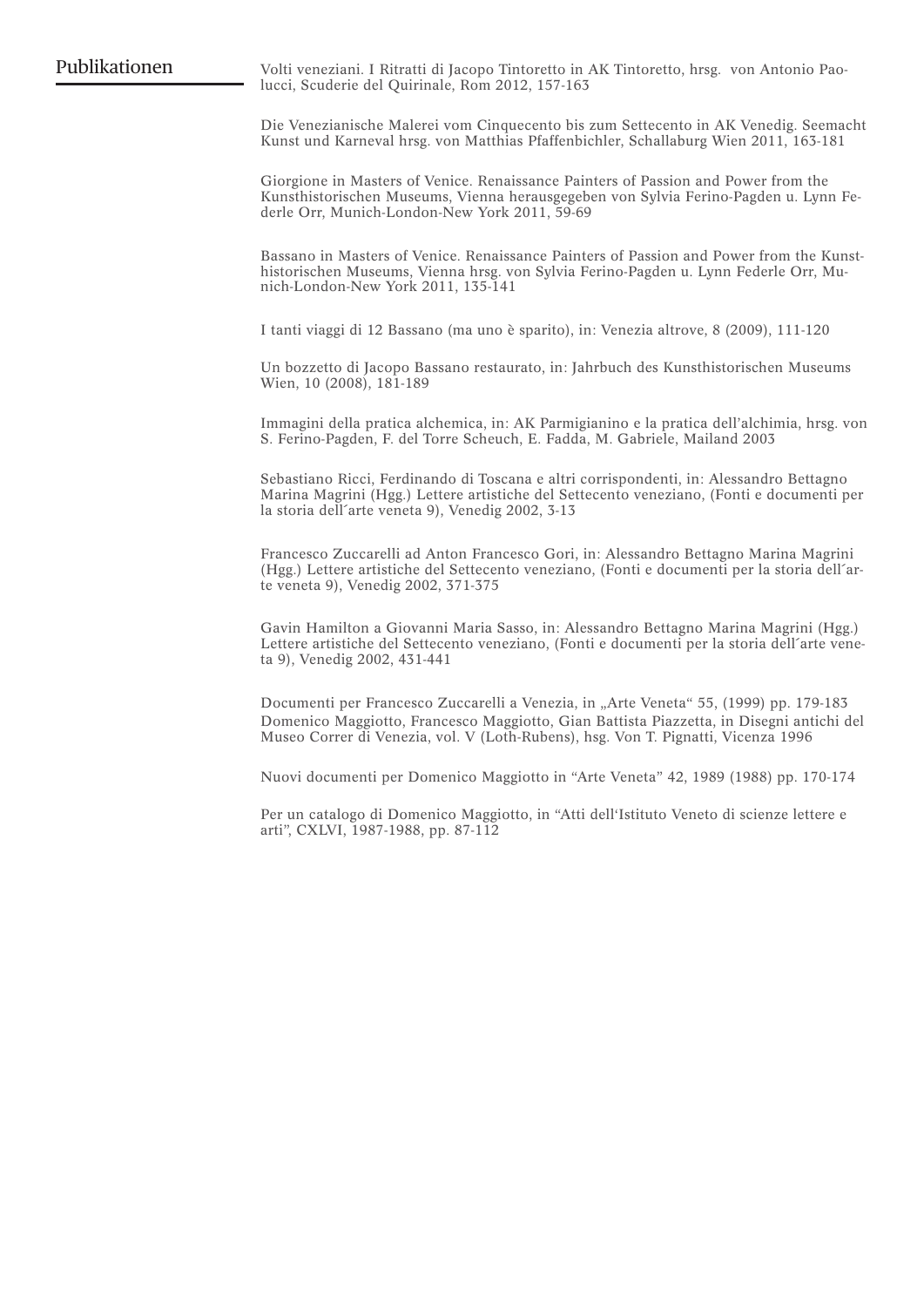Brown spot corrosion on historic gold coins and medals

Proceedings of the 18th International Conference on Surface Modification Technologies (SMT18)", Dijon, France, 15th-17th November 2004, Surface Engineering Vol. 21/No. 5-6 (2005) 385-392 M. Griesser – R. Traum – K.E. Mayerhofer – K. Piplits – R. Denk – H. Winter

Brown spot corrosion on historic gold coins and medals Surface Engineering on www.ingentaconnect.com/content/maney/se Sur 551, 2005 M. Griesser, R. Traum, K.E. Mayerhofer, K. Piplits, R. Denk, H. Winter

Neutron texture analysis of archaeological artefacts and museum objects W. Kockelmann, L.C. Chapon, L. Lutterotti, G. Artioli, M. Dapiaggi, R. Linke, R. Traum, M. Schreiner, L. Bartoli, S. Siano

Neutron texture analyses of historic coins ISIS Annual Report, RAL-TR-2004-050, Experimental Reports RB14030, in press (2004) M. Schreiner, R. Linke, R. Traum

Phase and texture analysis of coins ISIS Annual Report, RAL-TR-2003-050, Experimental Reports RB14030 (2003) R. Linke, M. Schreiner, R. Traum

Genuine or fake? Neutron diffraction for non-destructive testing of museum objects ISIS 2003 Annual Report, RAL-TR-2003-050, Science Highlights W. Kockelmann, A. Kirfel, R. Linke, M. Schreiner, R. Traum, E. Pantos, R. Garner, A. J.N.W. Prag

Zerstörungsfreie Charakterisierung von Münzen mittels Neutronenbeugung Proc. Archäometrie und Denkmalpflege, 12-14. März 2003 in Berlin, ISS 0949-4057 (2003) 82-84.

W. Kockelmann, A. Kirfel, E. Jansen, R. Traum, R. Linke, M. Schreiner

Investigation of corrosion phenomena on gold coins with SIMS Applied Surface Science (2005) K. E. Mayerhofer, K. Piplits, R. Traum, M. Griesser, H. Hutter,

Brown spot corrosion on historic gold coins and medals Proceedings of the SMT 18 – 18th International Conference on Surface Modification Technologies, 15. – 17. November 2004, Dijon M. Griesser, R. Traum, K. Mayerhofer, K. Piplits, R. Denk, H. Winter,

The past and the future –investigating brown spot corrosion on historic gold coins and medals to advance their preservation

Numismatik & Technologie: Fragen und Antworten, Symposium-Proceedings, 25. – 26. April 2003, Wien (2003) S. 91-98 M. Griesser, R. Denk, M. Griebl, R. Traum, H. Winter,

Investigation and treatment of brown spot corrosions on minted gold coins and medals Proceedings of the 9th Annual Meeting of the International Committee of Money and Banking Museums (ICOMON)",

14.-18. Oktober 2002, Peking (2003) S. 243-247 M. Griesser, R. Denk, R. Traum, H. Winter,